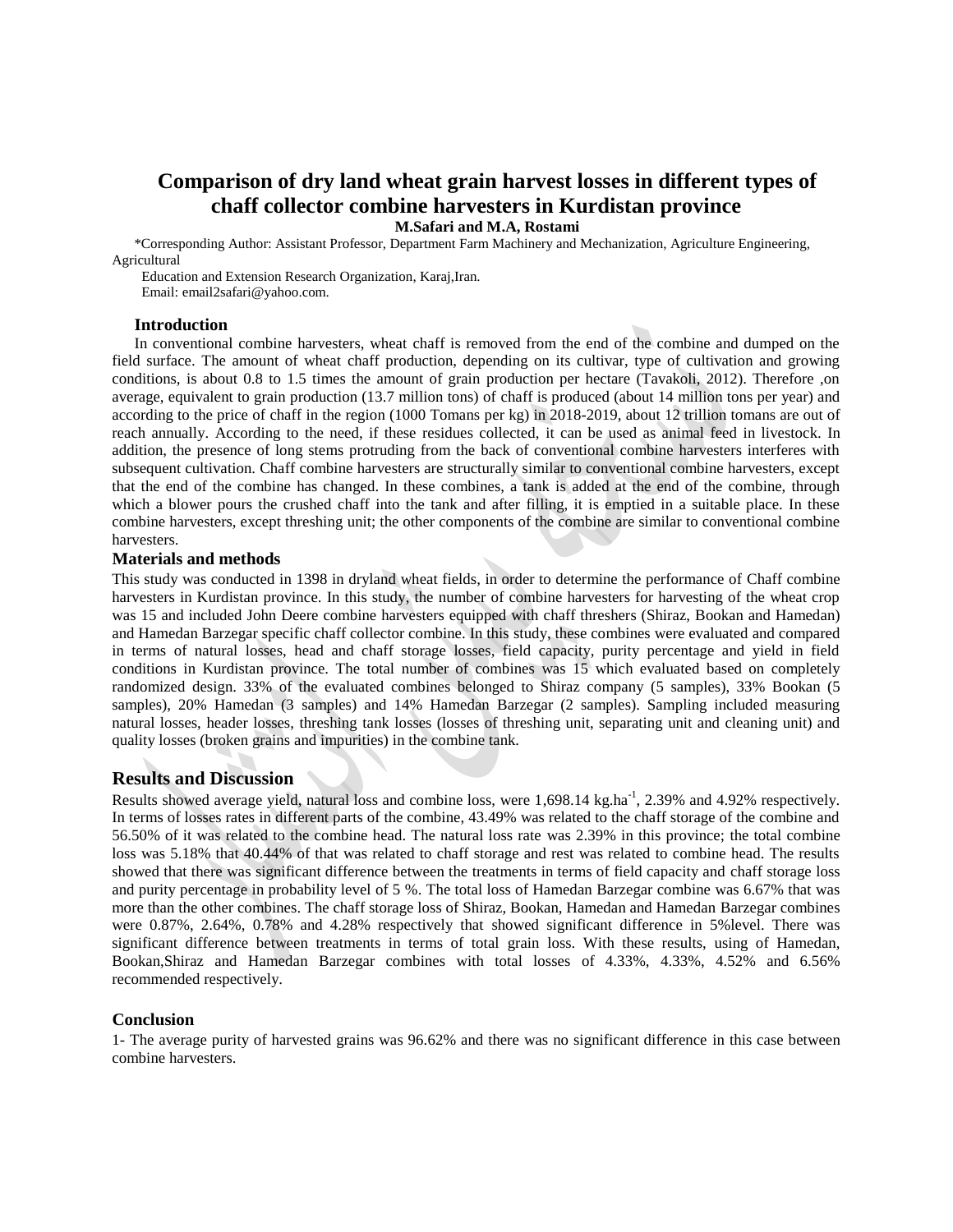2. There was significant difference between the combines in terms of field capacity at the probability level of 5%. The field capacity of Bookan, Hamedan Barzegar, Hamedan and Shiraz combine harvesters were 0.83, 0.87, 0.83 and 0.73 hectares per hour, respectively.

3- In Kurdistan province, the average grain combine loss in dryland wheat harvesting with Chaff combine harvesters was 4.92%, which indicates that it is higher than other provinces.

4- The loss in the Chaff tank of Shiraz, Bookan, Hamedan and Hamedan Barzegar combine harvesters was 0.87, 2.64, 0.78 and 4.28 percent, respectively, which regardless of head losses, loss in Hamedan combine was less than other combine harvesters.

5- The total losses of Hamedan Barzegar, Bookan, Shiraz and Hamedan combine harvesters were 6.56, 4.32, 4.52 and 4.30 percent, respectively, and Hamedan Barzegar and Hamedan combine harvesters had the highest and lowest losses, respectively.

According to the results obtained from this study, due to low losses, high purity and field capacity, using of Hamedan combine is recommended in Kurdistan dryland conditions.

#### **Acknowledgement**

 $\overline{a}$ 

Thanks from Agricultural Jihad Organization of Kurdistan Province (deputy of Plant Production and Mechanized Technologies Department) for their assistance and cooperation in the implementation of the project.

**Keywords:** Chaff collector combines; Combine losses, Harvesting, Losses, Wheat

**مقایسۀ میزان تلفات برداشت دانه گندم دیم در انواع کمباینهای کاه کوب در استان کردستان 2 و محمد علی رستمی 1\* محمود صفری**

-1 استادیار بخش تحقیقات ماشین های کشاورزی و مکانیزاسیون، موسسه تحقیقات فنی و مهندسی کشاورزی، سازمان تحقیقات ،آموزش و ترویج کشاورزی، کرج، ایران

-2 استادیار بخش تحقیقات فنی و مهندسی کشاورزی، مرکز تحقیقات ،آموزش و ترویج کشاورزی فارس، سازمان تحقیقات ،آموزش و

ترویج کشاورزی، شیراز، ایران

## **چکیده**

گندم یکی از محصوالت مهم کشور است که در سالهای اخیر، به دلیل باال بودن ارزش اقتصادی کاه تولیدی برای خوراک دام، توسط کمباینهای کاهکوب برداشت میشود. در این تحقیق میزان تلفات طبیعی، تلفات کمباینی، ظرفیت مزرعهای، درجه خلوص دانه و عملکرد محصول گندم در حین برداشت، توسط کمباینهای کاه کوب در استان کردستان موردبررسی قرار گرفت. از بین کمباینهای فعال در برداشت گندم در منطقه، تعداد 11 دستگاه کمباین کاهکوب در حین برداشت گندم دیم بهصورت طرح کامالً تصادفی انتخاب و مورد ارزیابی قرار گرفت. از این تعداد، 4 دستگاه ساخت کارگاههای محلی شیراز، 4 دستگاه ساخت کارگاههای محلی بوکان، 4 دستگاه ساخت کارگاههای محلی همدان و 3 دستگاه نیز ساخت شرکت همدان برزگر بود. نتایج نشان داد که متوسط عملکرد گندم دیم 1961/14 کیلوگرم بر هکتار، تلفات طبیعی 2/36 درصد و تلفات کمباینی ۴/۹۲ درصد بود. ۴۳/۵ درصد از تلفات کمباینی مربوط به عقب کمباین (مخزن کاه) و ۵۶/۵ درصد آن مربوط به هد کمباین بود. مقایسه کمباینها نشان داد که تلفات دانه در کمباین همدان برزگر با 9/19 درصد از دیگر کمباینها بیشتر است. تفاوت بین کمباینها ازنظر ظرفیت مزرعهای و درصد خلوص، معنیدار نبود. میزان تلفات دانه در مخزن کاه کمباینهای کاهکوب شیراز، بوکان، همدان و همدان برزگر در سطح ۵ درصد اختلاف معنیدار داشتند و به ترتیب ۲/۶۴،۰/۸۷، ۲/۶۴،۰/۸۷ درصد بود. ازنظر تلفات کل کمباینی نیز تفاوت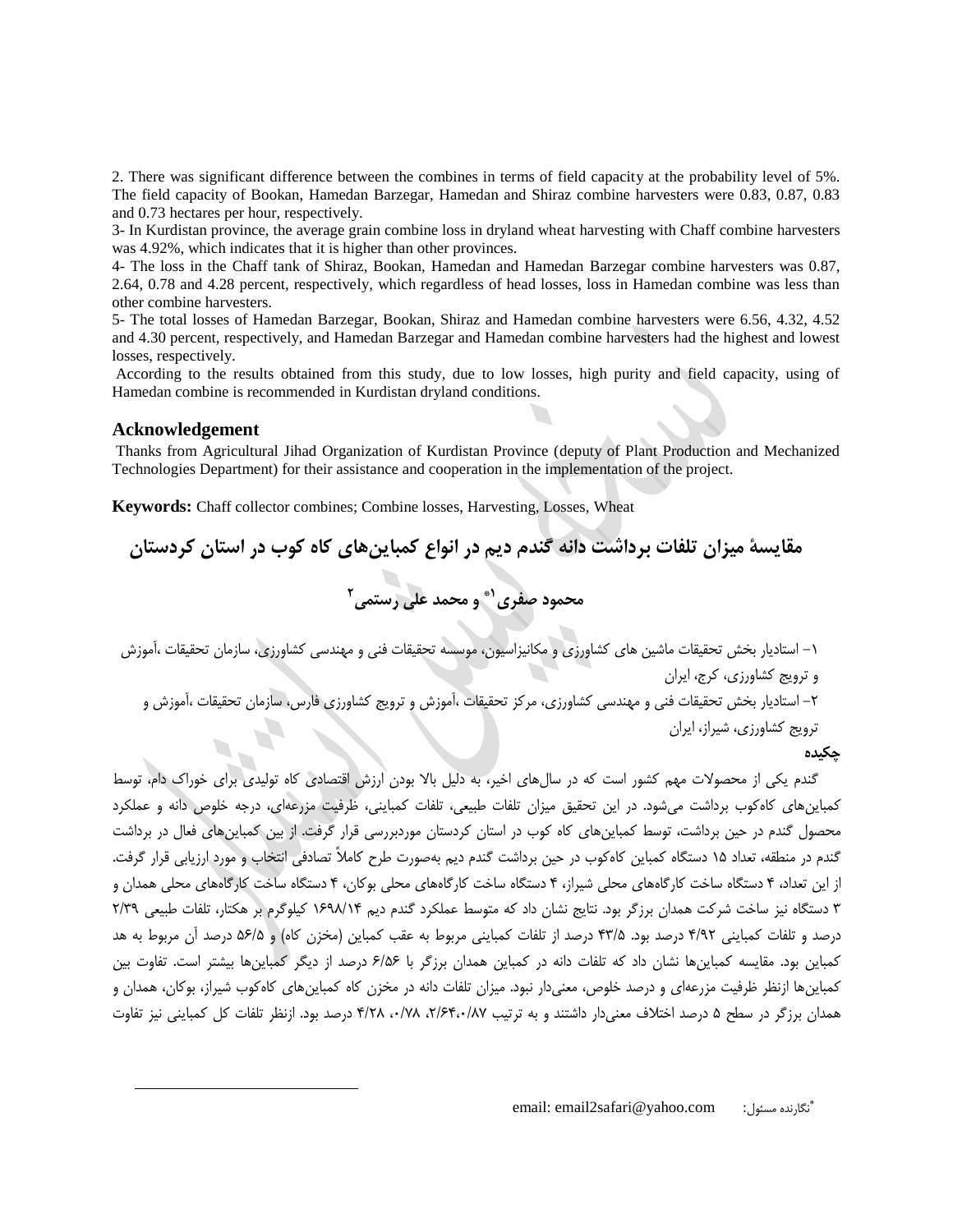بین کمباینها در سطح ۵ درصد معنیدار بود. با توجه به نتایج بدست آمده، کمباینهای کاه کوب همدان، بوکان، شیراز و همدان برزگر به ترتیب با تلفات کل ،4/32 ،4/33 4/12 و 9/19 درصد در اولویت بکارگیری در مزارع گندم دیم استان کردستان قرار دارند.

**واژههای کلیدی**: برداشت، تلفات، کاه کوب، کمباین، گندم

#### **مقدمه**

در سال زراعی ۹۸– ۹۷، سطح زیر کشت گندم در کشور ۵/۸۶۴۵۵۴ میلیون هکتار با میزان تولید ۱۳/۷۱۵۲۵۸ میلیون تن بوده است)<sup>2020</sup> *.*,*al et* Ahmadi). عملیات برداشت گندم با کمباینهای رایج انجام میگیرد. در این کمباینها، کاه و کلش گندم از انتهای کمباین خارجشده و در سطح مزرعه ریخته میشود. مقدار تولید کاه گندم بسته به رقم آن، نوع کشت و شرایط رشد حدود 0/1 تا 1/1 برابر مقدار تولید دانه در هر هکتار است )2012 ,Tavakoli). بنابراین )با در نظر گرفتن رقم یک(، بطور متوسط معادل با تولید دانه (۱۳/۷ میلیون تن) کاه تولید می شود (حدود ۱۴ میلیون تن در سال) و با توجه به قیمت کاه در منطقه (۱۰۰۰ تومان) در سال زراعی ،68-61 سالیانه 12 تریلیون تومان از دسترس خارج می شود. با توجه به نیاز دامداریهای کشور، این بقایا در صورت جمعآوری میتواند بهعنوان خوراک دام، مورداستفاده قرار گیرد. عالوه بر این، وجود ساقههای بلند بیرون ریخته شده از پشت کمباینهای رایج، باعث ایجاد مزاحمت درکشت بعدی میگردد.

کمباینهای کاه کوب ازنظر ساختاری، مشابه کمباینهای رایج هستند، با این تفاوت که انتهای کمباین و اجزای داخلی آن تغییریافته است. در این کمباینها مخزنی در انتهای کمباین تعبیهشده است که از طریق یک مکنده، کاههای خردشده به داخل مخزن ریخته میشود و پس از پر شدن، در محل مناسب، تخلیه میگردد. در این کمباینها بجز واحد کوبنده و بوجاری، دیگر اجزاء تشکیلدهنده کمباین، مشابه کمباینهای مرسوم است (شکل ۱−a). در این کمباینها، کوبنده مرسوم سوهانی به چنگکی تغییریافته است و در قسمت بوجاری نیز یک واحد دمنده اضافی نصبشده است تا کاه را به سمت مخزن کاه هدایت کند. اجزای اصلی این کمباینها شامل واحدهای برش، کوبنده، تمیزکننده و مخزن جمعآوری کاه میباشد )شکل -1b).

در سالهای اخیر کارگاههای محلی در شیراز، همدان و بوکان با اضافه کردن مخزن کاه، تغییر واحد کوبنده از سوهانی به چنگکی و اضافه نمودن واحد دمنده، اقدام به تغییر کمباینهای رایج به کاه کوب نمودهاند. تعدادی از شرکتهای داخلی نظیر همدان برزگر و کردستان اقدام به ساخت کمباین کاه کوب نمودهاند که ازنظر ساختاری و اصول کاری )بجز مخزن کاه و واحد انتقال کاه به داخل مخزن) مشابه کمباینهای رایج هستند با این تفاوت که از اول تمامی اجزاء کمباینهای کاه کوب نظیر هد، واحد کوبنده، واحد تمیزکننده، انتقال قدرت، موتور و غیره بازطراحی و ساخته شدند )<sup>2019</sup> *.*,*al et* Safari).



**<sup>)</sup>a(**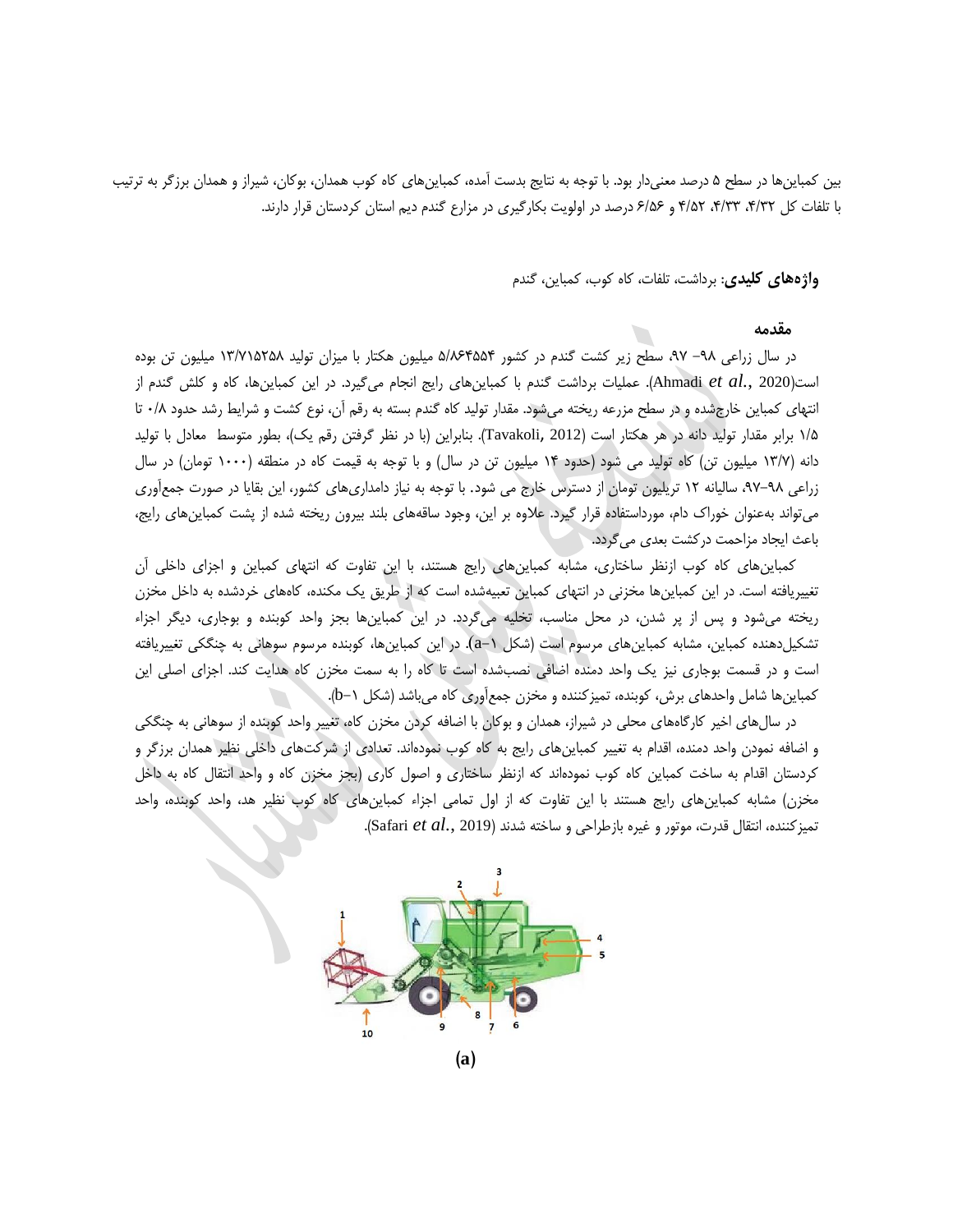

**شکل 1**− کمباین رایج (a) و کمباین کاه کوب (b) -1چرخوفلک-2،الواتور دانه به مخزن-3،مخزن دانه-4،کاه پران-1، غربال کاه، -9غربال دانه-8، الواتور برگشت، -1 واحد دمنده، -6واحد کوبش -10 واحد برش -11 کانال کاه-12، مخزن کاه-13، دمنده کاه **Fig. 1-** Conventional combine (a) and chaff collector combine (b)

1-Reel, 2-Grain elevator to tank, 3-Grain tank, 4-Chaff walker, 5-Chaff sieve, 6-Grain sieve, 7-Return elevator, 8-Blower unit, 9-Threshing unit 10, Cutting unit 11- Chaff channel, 12- Chaff tank, 13- Chaff blower

در تحقیقی در منطقه فارس، میزان ضایعات کمباینهای کاه کوب در دو نوع کمباین جاندیر 611 و کالس بررسی شد. نتایج نشان داد که کمباین معمولی و کاهکوب در افت طبیعی و دماغه در هر دو رطوبت 12 و 16 درصد تفاوت معنیداری داشته است و افت انتهای کمباین در رطوبت 12 و 16 درصد برای کمباینهای معمولی به ترتیب 4/02 و 20/4 درصد و در کمباین کاه کوب به ترتیب 2 و 3/1 درصد بود. میزان دانههای شکسته در مخزن در رطوبت 12 و 16 درصد برای کمباینهای معمولی 81/4 و 49/4 درصد و در کمباین کاه کوب به ترتیب 2/9 و 1/1 درصد بود. نتایج این تحقیق نشان داد که این کمباینها قادر به برداشت گندم در رطوبتهای باالتر )16 درصد( و با ریزش کمتر میباشند )2017 ,Agheleshkhani).

در تحقیقی در هندوستان سه سطح رطوبت 10 ، 11 و 20 درصد دانه گندم و سه سرعت پیشروی ،1 2 و 2/1 کیلومتر بر ساعت برای برداشت گندم با کمباین موردبررسی قرار گرفت، نتایج تحقیق نشان داد ترکیب سرعت پیشروی 1/1 کیلومتر بر ساعت و محتوی رطوبت محصول 6/19 درصد برای برداشت گندم با کمباین آزمایشی مناسبترین بوده است )2014 ,Varshney and Patel).

در تحقیقی دیگر در منطقه فارس، تلفات برداشت کمباینهای کاه کوب و معمولی از نوع جاندیر 611 و کالس 89 پرداخته شد. آزمایش کمباینهای کاه کوب و معمولی در شرایط مزرعهای کامالً یکسان و در رطوبت 14 درصد دانه گندم اجرا و پارامترهای مختلف شامل تلفات در بخشهای مختلف کمباین اعم از واحد برش، کوبش و تمیزکننده، اندازهگیری شدند. نتایج نشان داد که مجموع تلفات برداشت کمباین کاه کوب با تلفات برداشت کمباین معمولی در هر دو نوع کمباین کالس و جاندیر اختالف معنیداری داشتند. متوسط تلفات مخزن در کمباینهای کاه کوب 1/16 درصد و در کمباینهای معمولی 0/29 درصد بود که بین کمباینهای کاه کوب و معمولی 0/63 درصد اختالف وجود داشت. بیشترین میزان مصرف سوخت اندازهگیری شده در کمباینهای کاه کوب کالس به میزان 11 لیتر در هکتار و در کمباینهای کاه کوب جاندیر 96/44 لیتر در هکتار بود )2018 *.*,*al et* Rostami).

نوسازی کمباینها در بازۀ زمانی 10 ساله تا سال 1311 موجب کاهش چشمگیر تلفات گندم از 11 به 3 درصد شد و بهتبع آن از هدر رفتن 1391 هزار تن به ارزش 2492400 میلیون ریال در سال در کشور جلوگیری شد )<sup>2008</sup> *.*,*al et* Amirnejad). طبق آمار منتشرشده، مجموع سطح زیر کشت گندم آبی و دیم در سال 61-66 برابر 9 میلیون هکتار، میزان تولید آن 13/9 میلیون تن و میانگین عملکرد آبی و دیم به ترتیب 4/2 تن و 1/3 تن بوده است )<sup>2020</sup> *.*,*al et* Ahmadi). قسمت قابلتوجهی از این محصول در زمان برداشت توسط کمباین به زمین ریخته شده و تلف میشوند. پروژه تحقیقاتی ملی با عنوان سنجش تلفات کمباینی برداشت دانه گندم در کشور بهمنظور ارائه راهکارهای کاهش آن در سال زراعی 69-68 بهمنظور تعیین نوع و سهم هرکدام از عوامل انسانی، فنی و زراعی مؤثر بر میزان تلفات دانه در برداشت مکانیزه گندم با انواع کمباینهای جاندیر، نیوهلند و کالس متداول و جدید، در 24 استان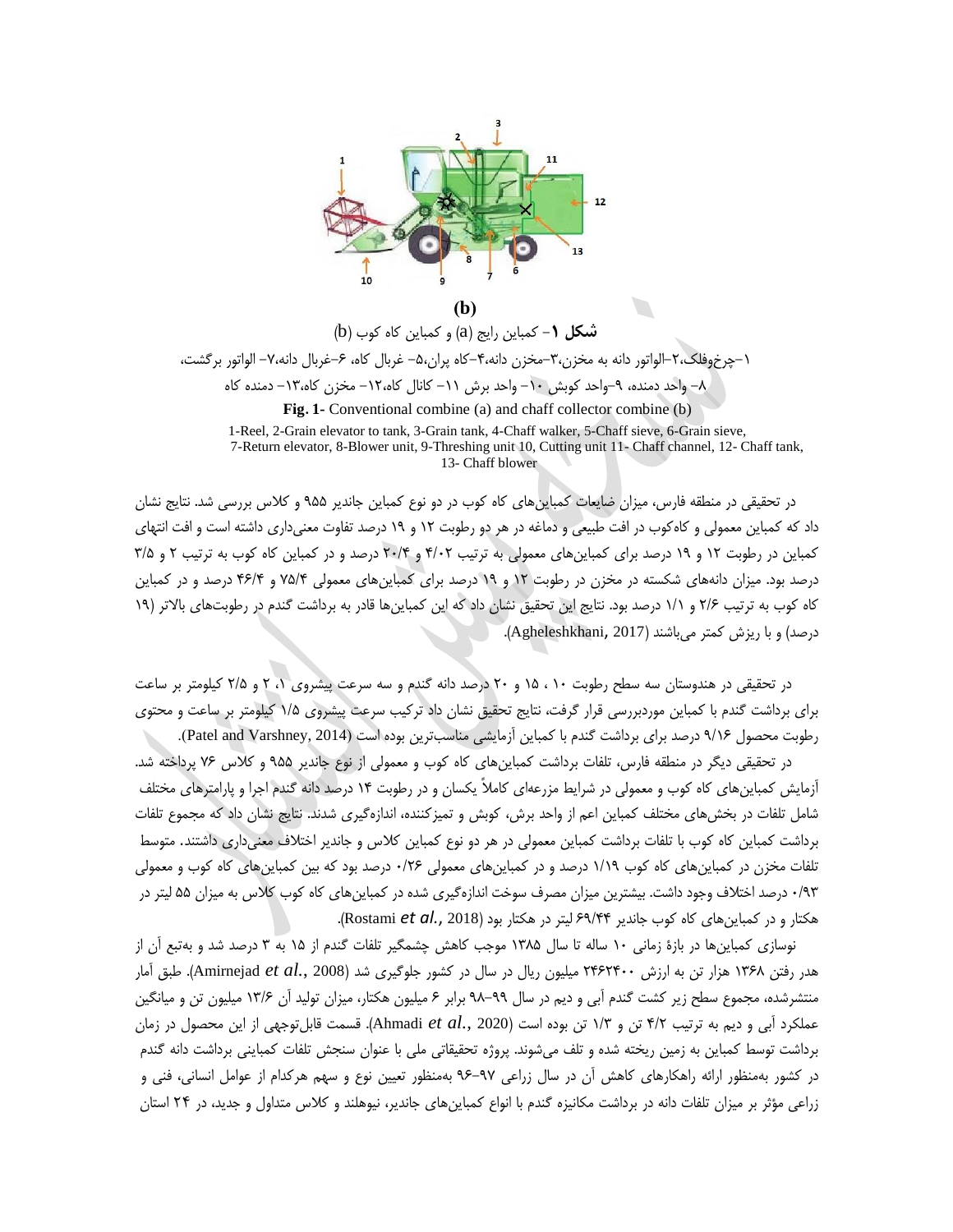کشور اجرا شد. تعداد کمباینهای موردبررسی 563 دستگاه بود که به روش نمونهگیری تصادفی و در حال کار در مزارع زارعین مورد بازدید، بررسی و نمونهبرداری قرار گرفتند. نتایج نشان داد که میانگین کل تلفات برداشت گندم در کشور 3/75 درصد بود که 1/29 درصد آن تلفات طبیعی و 2/46 درصد آن تلفات کمباینی بود. میانگین کل تلفات دانه در مزارع آبی 3/34 درصد و در مزارع دیم کشور ۴/۴ درصد بود. میانگین تلفات کمباینی ( بدون تلفات طبیعی) در مزارع آبی و دیم به ترتیب ۲/۳ و ۲/۸۶ درصد بود. میانگین تلفات طبیعی در گندم آبی و دیم نیز به ترتیب 1/04 و 1/14 درصد بود. نتایج این تحقیق نشان داد که میزان تلفات کمباینی در کشور در طی مدت 13 سال گذشته 0/11 درصد کاهشیافته و به 2/46 درصد رسیده است )<sup>2018</sup> *.*,*al et* Dehghan).

در یک تحقیق، میزان تلفات کمباینهای جاندیر 1191 و 611 در برداشت دو رقم گندم آبی الوند و امید در استان چهارمحال و بختیاری بررسی شد. نتایج نشان داد که بیشترین تلفات دانه در رقم امید و توسط کمباین جاندیر 611 با میزان 9/13 درصد بود که از این مقدار، 10/1 درصد آن مربوط به تمیز کردن، 34 درصد در سکوی برش، 19/1 درصد در کوبنده، 21 درصد ناخالصی و 11 درصد دانه شکسته بود. کمترین تلفات مربوط به کمباین جاندیر 1191 و رقم الوند با 3/68 درصد بود که 10 درصد آن مربوط به واحد تمیزکننده، 31 درصد در سکوی برش، 13 درصد در واحد کوبنده بود و میزان ناخالص و دانه شکسته نیز به ترتیب 22 و 18 درصد بود .(Mirasi *et al.*, 2014).

در یک پژوهش ملی به سفارش معاونت امور زراعت وزارت جهاد کشاورزی (دفتر طرح گندم) میزان تلفات دانه در برداشت گندم (دیم و آبی) با کمباینهای کاهکوب، در ۹ استان کشور اندازهگیری شد. در این تحقیق ۱۰۰ دستگاه کمباین کاهکوب، شامل ۸۸ دستگاه انواع جاندیر )،611 1011 و 1191(، 9 دستگاه کردستان، 3 دستگاه برزگر همدان و 3 دستگاه انواع دیگر کمباین به روش نمونهگیری تصادفی و در حال کار در مزارع زارعین موردبررسی قرار گرفتند. از این تعداد 61 دستگاه کمباینهای معمولی بودند که به کاهکوب تبدیلشده بودند و 6 دستگاه کمباینهایی بودند که اساساً بهصورت کاهکوب طراحی و ساختهشده بودند که میانگین سن کمباینها بر اساس نتایج بدست آمده 19/6 سال بود. ظرفیت مزرعهای کمباینها 0/31 هکتار بر ساعت؛ میانگین کل تلفات گندم در مرحله برداشت 1/01 درصد بود که سهم تلفات طبیعی و کمباینی به ترتیب 1/21 و 3/88 درصد بود. از این میزان تلفات کمباینی 1/19 درصد آن توسط هد و 1/61 درصد آن توسط واحدهای فرآوری کمباین ایجاد شد. بر اساس نتایج این تحقیق، بهطورکلی استفاده از کمباینهای کاهکوب بهجای کمباینهای معمولی موجب افزایش درآمد خالص کشاورزان و کمباین داران به ترتیب به میزان 318122 و 244114 تومان در هکتار شد. همچنین این جایگزینی موجب برداشت کاه بیشتر، افزایش ارزش ریالی کاه، حذف هزینههای جمعآوری، بسته- بندی و خرد کردن کاه گردید )2021 *.*,*al et* A.M.Rostami).

کمباینهای کاهکوب فعال در برداشت گندم در استان کردستان جمعاً 114 دستگاه بود که شامل 303 دستگاه کمباین بوکان، 201 دستگاه شیراز، 340 دستگاه همدان و 3 دستگاه برزگر همدان بود. لذا به دلیل نبود اطالعات دقیق از میزان تلفات کمی و کیفی دانه گندم در برداشت با کمباینهای کاه کوب غالت در استان کردستان و میزان تلفات دانه توسط هرکدام از انواع کمباینهای کاهکوب در دسترس کشاورزان اجرای این تحقیق ضروری بود.

#### **مواد و روشها**

این بررسی در سال 1361 در سطح مزارع گندم دیم در شرایط میدانی، برای تعیین عملکرد کمباینهای کاه کوب در استان کردستان انجام شد. در این تحقیق تعداد کمباینهای موردبررسی برای برداشت گندم آبی 11 دستگاه و شامل کمباینهای جاندیر مجهز به کاه کوب )شیراز، بوکان و همدان( و کمباین اختصاصی کاه کوب همدان برزگر بود**.** از این کمباینها، 4 دستگاه آن شیراز، 4 دستگاه بوکان، 4 دستگاه همدان و 3 دستگاه همدان برزگر بود که در شهرستانهای دیوان دره، سقز، بیجار، دهگالن و قروه موردبررسی قرار گرفتند. در این تحقیق کمباینها ازنظر شاخصهای تلفات کمباینی، ظرفیت مزرعهای، درجه خلوص دانه، میزان تلفات طبیعی و عملکرد محصول گندم در مزرعه با یکدیگر مقایسه شدند. آزمایش بهصورت طرح کامالً تصادفی با 4 تیمار و 4 تکرار اجرا شد. در تیمارهایی نظیر کمباین همدان برزگر که تعداد نمونهها کمتر بوده است از روش کرتهای گمشده استفادهشده است.

نمونهبرداریها شامل اندازهگیری تلفات طبیعی، تلفات سکوی برش، تلفات در مخزن کاه کوب )مجموع تلفات واحد کوبش، واحد جداکننده، واحد تمیزکننده) و تلفات کیفی (میزان دانههای شکسته و ناخالصی) در مخزن کمباین بود. علاوه بر این، بهمنظور کسب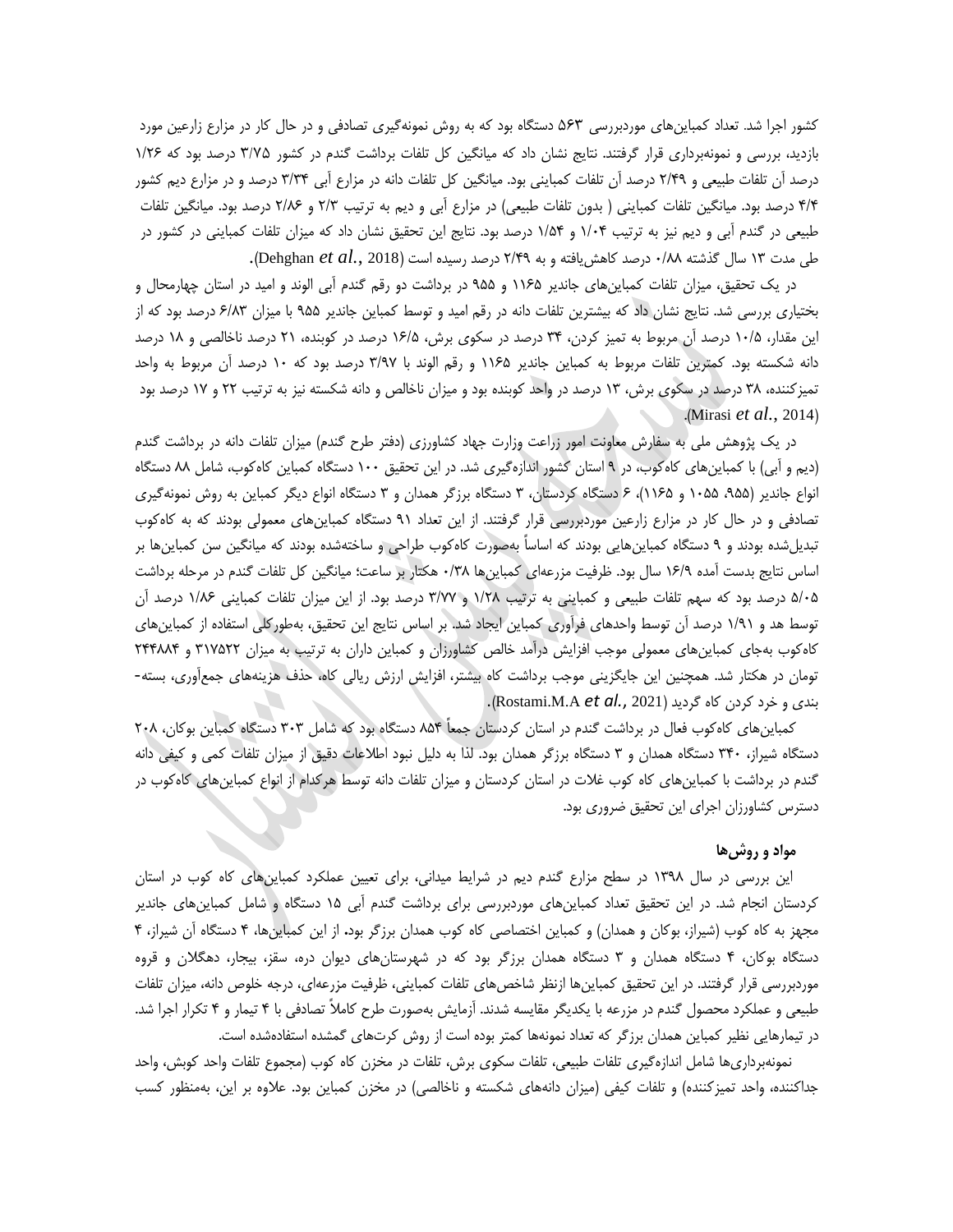اطالعات تکمیلی از عوامل جانبی مؤثر بر کارکرد کمباینها و تلفات دانه در مزارع، شاخصهایی مانند سن کمباینها، سرعت کوبنده، سرعت محیطی دوران چرخوفلک اندازهگیری شده و در فرمهایی که بهمنظور ارزیابی کمی و کیفی کمباینها تهیهشده بودند، ثبت گردید. همچنین کشاورزان، مالکین و رانندگان کمباینها مورد مصاحبه قرارگرفته و پرسشنامههایی در خصوص اطالعات فنی و مشکالت آنها در امر برداشت گندم تکمیل گردید. در پایان، میزان تلفات طبیعی و کمباینی، میزان تلفات در قسمتهای مختلف کمباینها و منشأ آنها در منطقه تعیین شد.

رطوبت دانه در زمان برداشت به کمک گرفتن نمونههای 110 گرمی از مخزن دانه و در آزمایشگاه تعیین شد. سرعت پیشروی با تعیین زمان طی شده برای مسافت 11 متر برحسب متر بر ثانیه و درنهایت برحسب کیلومتر بر ساعت تعیین گردید. با بستن یکتکه روبان رنگی بر روی چرخوفلک و قرار دادن در باالترین نقطه چرخوفلک، زمان صرف شده برای 10 دور چرخوفلک تعیین و میزان دور بر دقیقه محاسبه گردید. برای تعیین ارتفاع برداشت، ارتفاع بقایای (ساقههای) ایستاده گندم از زمین اندازهگیری شد. زمان لازم برای برداشت یک هکتار تعیین و ظرفیت مزرعهای محاسبه شد. روش اندازهگیری و محاسبه انواع تلفات طبیعی و کمباینی دانه به شرح زیر بود:

**تلفات طبیعی دانه و عملکرد در هکتار**

تلفات طبیعی شامل دانههایی است که قبل از ورود کمباین به مزرعه و در اثر وزش باد، خوابیدگی و ریزش محصول و شرایط جوی از دسترس کمباین خارج میشوند )1981 ,FMO). در 4 نقطه تصادفی از سطح برداشتنشده از مزرعه، به کمک کادر فلزی 10×10 سانتیمتر و در مجاورت مسیر ارزیابی کمباین، دانهها و سنبلههای ریخته شده )که نمیتوانستد توسط کمباین برداشت شوند( جمعآوری شد. همچنین سنبلههای ایستاده نیز بهعنوان عملکرد محصول در واحد سطح مزرعه برداشت و دانههای آنها توزین شد. مجموع وزن دانههای درون سنبلهها و دانههای ریخته شده بر زمین بهعنوان تلفات طبیعی و مجموع دانههای درون سنبلههای ایستاده درون کادر بهعنوان عملکرد واقعی محصول در واحد سطح در نظر گرفته شد )<sup>2009</sup> *.*,*al et* Dehghan).

 $(1)$ 

 $\mathcal{P}_\text{n}$ : تلفات طبیعی دانه *(٪)*  $\ket{gr}$  وزن دانههای موجود در بوتههای ایستاده قابلبرداشت با کمباین $\mathbf{W}_{\text{a}}$  $\ket{gr}$ : وزن دانههایی که قبل از ورود کمباین به مزرعه ریزش کردهاند  $W_{\rm b}$ 

 $(7)$ 

 $(\mathrm{kg.ha}^{-1})$  کل دانه تولیدشده در واحد سطح  $\mathrm{Y_{t}}$ n: تعداد دفعات کادر اندازی  $\rm (m^2)$  مساحت کادر نمونهبرداری: $\rm A_k$ 

#### **تلفات سکوی برش**

تلفات سکوی برش شامل سنبلهها و دانههایی است که قبل از اینکه به واحد کوبنده کمباین منتقل شوند، به علت کارکرد نامناسب اجزای سکوی برش، مانند شکستگی تیغههای شانه برش، سرعت دوران کم یا زیاد چرخوفلک، زاویه نامناسب ورود پرهها یا انگشتیهای چرخوفلک در بین سنبلهها، فاصله نامناسب عمودی یا افقی چرخوفلک از تیغه برش و غیره بر روی زمین ریخته میشوند. در 4 نقطه از مزرعه که توسط کمباین برداشتشده و کاه و کلش انتهای کمباین بر روی آن ریخته نشده، کادر فلزی 10×10 سانتیمتر بهصورت تصادفی انداخته شد و سپس دانهها و سنبلههایی که در درون کادر قرار داشتند جمعآوری شد ) *.*,*al et* Dehghan .)2009

$$
P_n = \frac{W_b}{W_a + W_b} \times 100
$$

$$
Y_t = \frac{10 \times (W_a + W_b)}{n \times A_k}
$$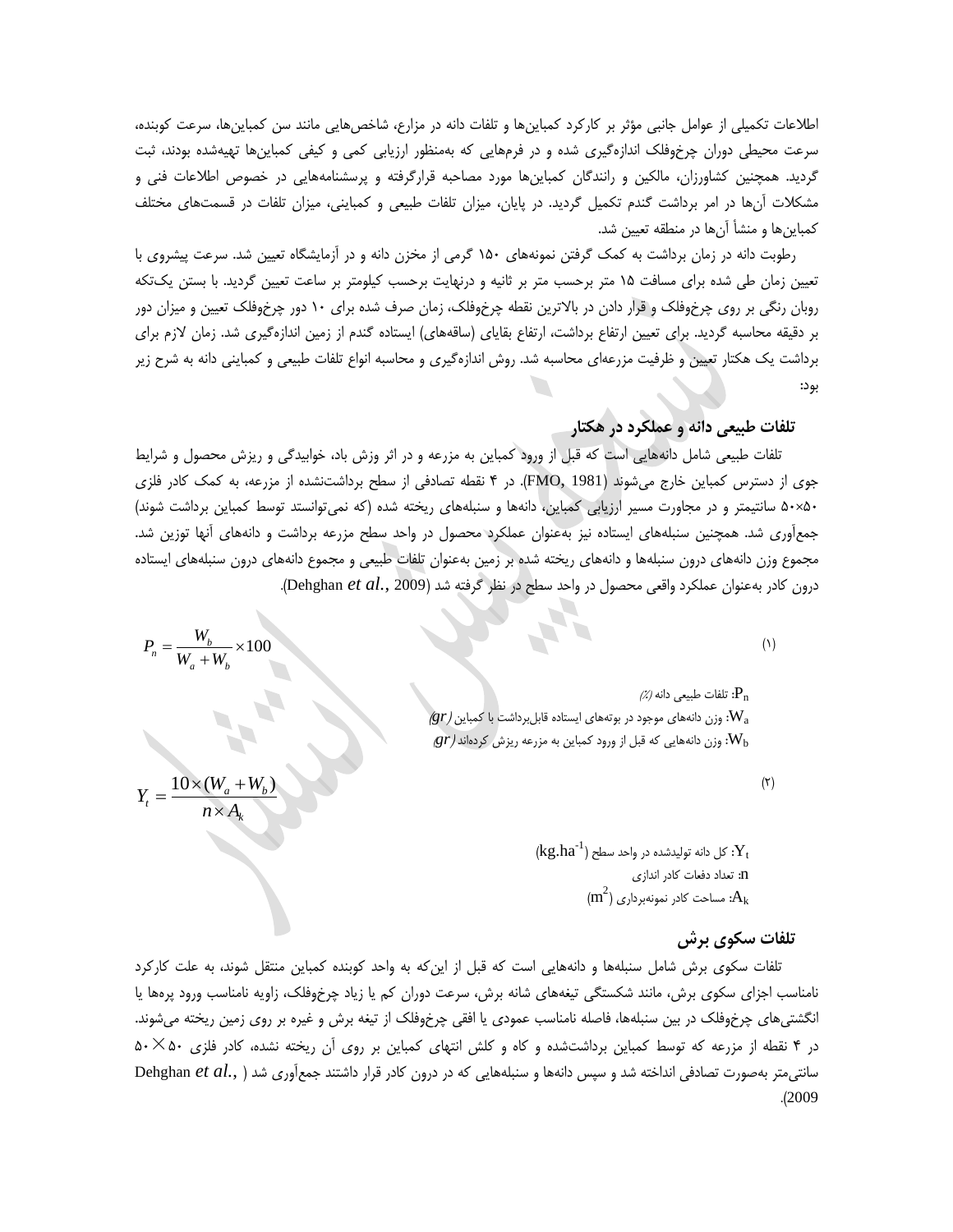$$
P_i = \frac{W_q \times 1000}{Y_t \times n \times A_k} - p_n
$$

 $\left| \beta \right\rangle$ : درصد تلفات دانه در سکوی برش *(٪)* n: تعداد دفعات کادر اندازی  $\left(\operatorname{gr}\right)$ : وزن مجموع دانههای جمع شده در کادر  $\operatorname{W_q}$ 

## **تلفات کاه کوب**

تلفات واحد کوبنده شامل دانههای موجود در سنبلههای سالم و نیم کوب است که همراه با کاه و کلش وارد مخزن کاه میشود. برخی از عوامل ایجاد این تلفات عبارتند از سرعت دورانی نامناسب کوبنده، فاصله نامناسب کوبنده و ضد کوبنده، مکش زیاد فن و سرعت زیاد کمباین که باعث خوراکدهی بیشازحد به واحد کوبنده میشود. تلفات کاه کوب و واحد تمیزکننده )الکها( شامل دانههای سالم و شکستهای است که در مخزن کاه ریخته میشوند. برخی عوامل ایجاد این تلفات عبارتند از تنظیم نامناسب )زاویه کم( یا گرفتگی روزنه الکها، سرعت بیشازحد پنکه دمنده، زاویه و محل نامناسب برخورد باد دمنده به زیر الکها.

در کمباین کاهکوب برای اندازهگیری میزان افت دانه در واحد کوبنده که بهصورت دانههای سالم یا شکسته وارد مخزن کاه میشوند، ابتدا مخزن کاه کامالً تخلیهشده و سپس کمباین به میزان 11 متر اقدام به برداشت محصول نمود. پس از انجام آزمون، بهمنظور جلوگیری از خطای آزمایش، طول پیشروی مجدداً اندازهگیری شد. عرض کار مؤثر کمباین در حین برداشت ثبت شد. با پایان یافتن کار برداشت، کمباین متوقفشده و یک گونی به ابعاد 3 متر در 3 متر در عقب کمباین پهن شد و محتویات )کاه( داخل مخزن روی آن ریخته شد، سپس کاه و دانه توسط جریان باد و پنکه از یکدیگر جدا شدند و دانههای سالم و شکسته توزین شد ( این کار با الک کردن در چند مرحله و در صورت نیاز مرحله نهایی جداسازی با باد انجام شد). از این آزمون دو داده اصلی به شرح ذیل بدست آمد:

-1 مساحت زمین برداشتشده حین آزمایش که با ضرب طول پیشروی در عرض کار مؤثر کمباین (عرض کار مؤثر سکوی برش )حاصل گردید.

> -2 میزان دانه جداسازی شده از کاه ( گرم) پس از تعیین تلفات کمی، تلفات کل که برابر با مجموع تلفات کمباینی و طبیعی است، محاسبه گردید.

## **افت کیفی**

در آزمایشگاه از نمونه یک کیلوگرمی که از مخزن دانه کمباین برداشتهشده بود نمونههای 100 گرمی بدون هرگونه مواد خارجی و کاه و کلش انتخاب شد. پس از توزین نمونه، دانههای شکسته شده یا ترک برداشته و بهطورکلی به لحاظ ظاهری آسیبدیده جدا شد و افت کیفی بر اساس درصد دانههای خردشده محاسبه شد. نسبت درصد وزن دانههای آسیبدیده به وزن کل نمونه بهعنوان درصد خرد شدن دانهها تعیین شد.

#### **درصد ناخالصی**

ناخالصیهای محصول برداشتشده در مخزن کمباین شامل بذر علفهای هرز، خاک، سنگریزه و کاه و کلش است که میبایست درصد آنها محاسبه گردد. این درصد، از نسبت وزن مجموع ناخالصیها )بذر علفهای هرز، خاک، سنگریزه و کاه و کلش( به وزن کل نمونه و مطابق رابطه 4 محاسبه گردید )<sup>2009</sup> *.*,*al et* Dehghan).

$$
P_Z = \frac{K + M + N + R}{T} \times 100\tag{5}
$$

 $\left| \% \right\rangle$ : درصد ناخالصیها /٪) T: وزن کل نمونه )*gr*)

 $(5)$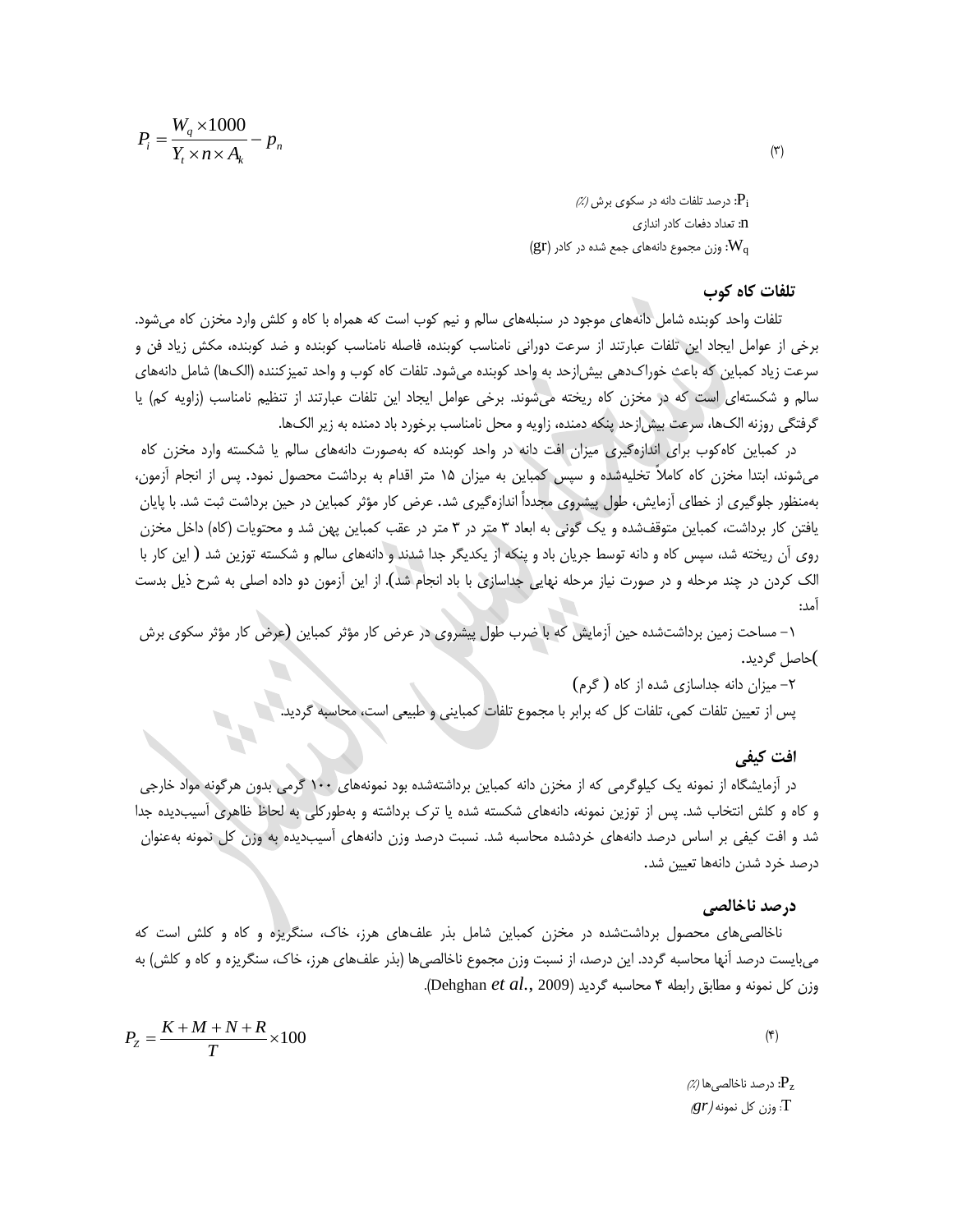$\ket{gr}$  وزن دانههای شکسته موجود در نمونه  $\mathrm{K}$ M: وزن کاه و کلش موجود در نمونه )*gr*) N: وزن علفهای هرز موجود در نمونه )*gr*) R: وزن سنگریزه و خاک موجود در نمونه )*gr*)

با کسر میزان ناخالصی از 100 درصد، میزان درصد خلوص دانه محاسبه گردید.

## **نتایج و بحث**

## **ظرفیت مزرعهای**

با توجه به متفاوت بودن عرض کار مؤثر و سرعت پیشروی )به علت شرایط محصول( در کمباینهای موردبررسی، بین کمباینها ازنظر ظرفیت مزرعهای، اختالف معنیداری در سطح 1 درصد وجود داشت. مطابق جدول ،2 ظرفیت مزرعهای کمباینهای بوکان، همدان برزگر، همدان و شیراز، به ترتیب ۰/۸۳ ،۰/۸۳ و ۰/۷۳ هکتار بر ساعت بود. با این نتایج، کمباین های همدان برزگر در یک ساعت سطح بیشتری را برداشت نمودند. در غالب مزارع، علیرغم عرض کار زیاد کمباین، به دلیل متراکم بودن محصول، خوابیدگی آن و برش محصول از قسمتهای تحتانی )برای ورود کاه بیشتر(، راننده کمباین بهناچار برای کاهش خوراکدهی )جلوگیری از انسداد سامانههای کوبش و تمیزش(، عرض کار کمتری را برداشت میکرد. بههرحال شرایط مختلف مزارع آزمایشی ازنظر تراکم محصول، رطوبت دانه و ناهمواری زمین موجب تغییر عرض کار، سرعت پیشروی و درنهایت ظرفیت مزرعهای کمباینها میشد. قاسمی نژاد و همکاران یکی از دالیل اختالف ظرفیت و بازده مزرعهای را متفاوت بودن الگوی کشت گزارش نمودهاند و در مزارع با کشت مسطح، ظرفیت و بازده مزرعهای نسبت به جوی پشتهای بیشتر بوده است )2018 *.*,*al et* Ghaseminejad ). در این تحقیق کلیه مزارع بهصورت مسطح کشتشده بودند بنابراین الگوی کشت بر روی ظرفیت تأثیری نداشته است و سایر عوامل نظیر عرض کار مؤثر، مهارت راننده، تراکم کشت و خوابیدگی محصول باعث اختالف در ظرفیت مزرعهای کمباینها شدهاند. ازنظر عرض کار، با توجه به باال بودن توان کمباین ماشین برزگر همدان، عرض کار بیشتری تحت پوشش قرار گرفت و ظرفیت مزرعهای آن نسبت به سایر تیمارها بیشتر بود. در مزارعی که تراکم محصول زیاد بود بهمنظور کنترل میزان ورودی کمباین قسمتی از عرض هد کمباین در کار برداشت محصول بکار گرفته نشد.

## **درصد خلوص**

ناخالصیهای محصول برداشتشده شامل بذر علفهای هرز، خاک، سنگریزه و کاه و کلش است. در جریان برداشت محصول توسط کمباین، بخشی از دانهها بهصورت شکسته شده به مخزن کمباین منتقل میشوند که بهعنوان افت کیفی شناخته میشود. مطابق جدول ،1 بین تیمارهای آزمایشی ازنظر درجه خلوص، در سطح 1 درصد اختالف معنیدار وجود نداشت. نتایج مقایسه میانگینهای خلوص دانه در جدول 2 نشان داد که درصد خلوص کمباینهای همدان برزگر نسبت به سایر تیمارها بیشتر بود و بین کمباینهای همدان، شیراز و بوکان اختالف معنیداری وجود نداشت؛ بنابراین ازنظر کیفی، مرغوبیت دانههای موجود در مخزن کمباینها دارای شرایط یکسانی بوده و میزان خلوص از مقبولیت مناسبی برخوردار بود.

| <b>Table 1-</b> Analysis of variance of experimental treatments in terms of studied traits |                      |                       |                              |                                    |                                      |                               |                            |  |
|--------------------------------------------------------------------------------------------|----------------------|-----------------------|------------------------------|------------------------------------|--------------------------------------|-------------------------------|----------------------------|--|
| منبع تغييرات                                                                               | درجه آزادي           | خلوص دانه             | <b>سکوی برش</b>              | تلفات مخزن کاه                     | تلفات کا ً                           | ظرفيت مزرعهاي                 | عملكرد محصول               |  |
| Source of variation                                                                        | Degree of<br>freedom | Seed purity<br>$(\%)$ | Head losses<br>$\frac{9}{6}$ | Chaff tank losses<br>$\frac{6}{2}$ | <b>Total losses</b><br>$\frac{9}{6}$ | Field capacity<br>$ha.h^{-1}$ | Crop Yield<br>$kg.ha^{-1}$ |  |
| تکرا, Replication                                                                          |                      | 6.49                  | 1.37                         | 4.48                               | 4.67                                 | 0.002                         | 7739.75                    |  |
| نوع کمباین Combine type                                                                    |                      | 15.57ns               | $3.79*$                      | $11.03*$                           | $4.77*$                              | $0.01*$                       | 111774.14*                 |  |

**جدول** -**1** تجزیه واریانس تیمارهای آزمایشی ازنظر صفات موردبررسی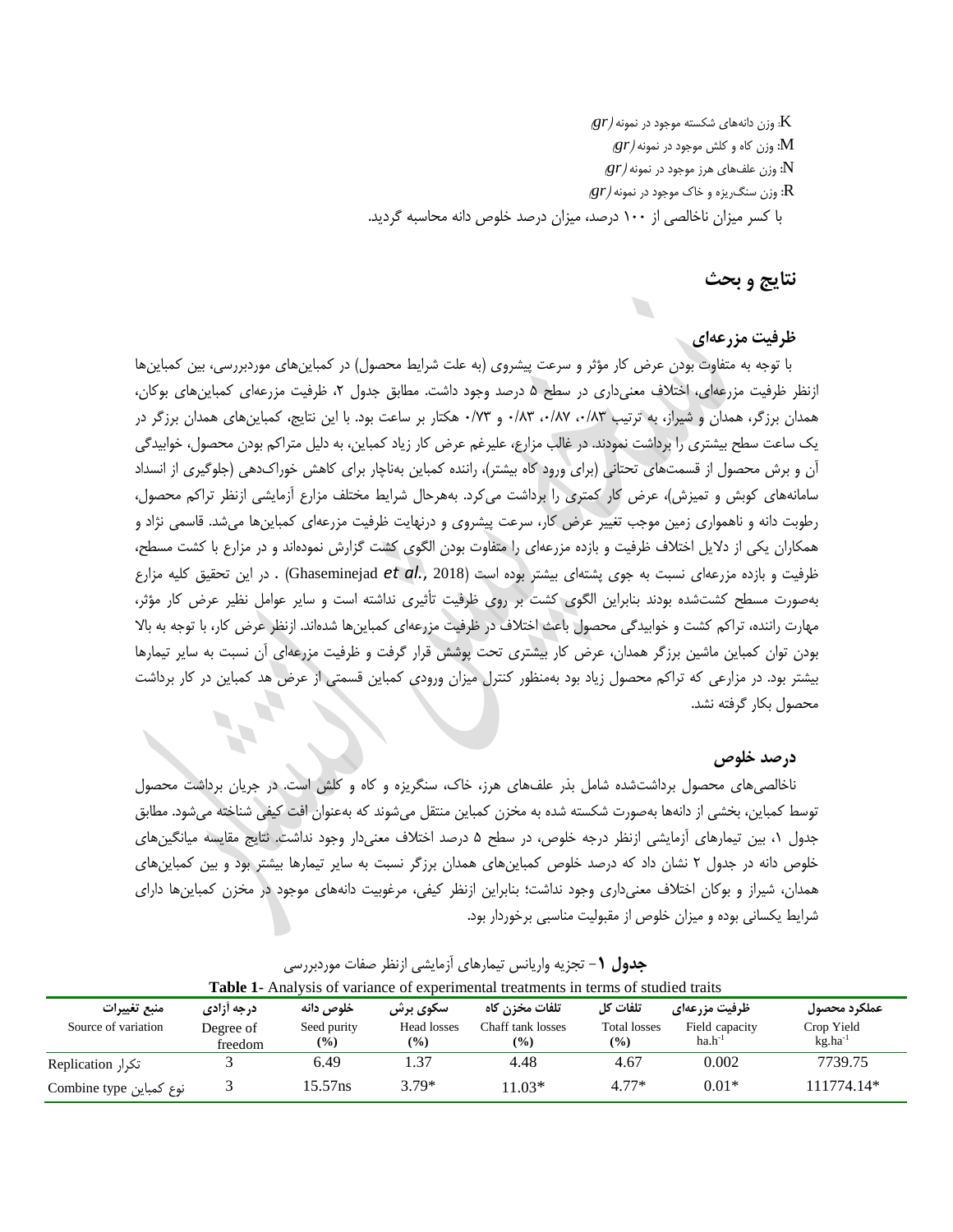| خطا Error         | 94,ر                                      | $+.4$ | 1.44           | 5.66  | 0.0002 | 5560.89 |
|-------------------|-------------------------------------------|-------|----------------|-------|--------|---------|
| ضريب تغييرات (CV) | $\sim$<br>$\overline{a}$ . $\overline{a}$ | 21.0  | າ< ດາ<br>ل ر ب | 28.25 | 2.03   | 4.39    |

:ns بیمعنی بودن اختالفات

\* اختالف معنیدار در سطح %1

| <b>Table 2</b> - Comparison of average treatments * (at 5% level) |                    |                   |                |                   |                   |                     |  |
|-------------------------------------------------------------------|--------------------|-------------------|----------------|-------------------|-------------------|---------------------|--|
| تيمار                                                             | خلوص دانه          | تلفات             | تلفات          | تلفات             | ظرفيت             | عملكرد محصول        |  |
| Treatment                                                         | $(\frac{1}{2})$    | سکوی برش          | مخزن کاه (٪)   | کل (٪)            | مزرعهای (هکتار    | (کیلوگرم بر هکتار)  |  |
|                                                                   | Seed purity        | $(\chi)$ Head     | Chaff          | Total             | بر ساعت) Field    | Crop                |  |
|                                                                   | $(\%)$             | losses            | tank losses    | losses            | capacity          | Yield               |  |
|                                                                   |                    | $(\%)$            | $(\%)$         | $(\%)$            | $ha.h^{-1}$       | $kg.ha^{-1}$        |  |
| بوكان Bookan                                                      | $96.36^{ab}$       | $1.66^{\rm b}$    | $2.64^{ab}$    | $4.33^{b}$        | $0.83^{b}$        | $1673.7^{b}$        |  |
| شيراز Shiraz                                                      | $97.49^{ab}$       | 3.65 <sup>a</sup> | $0.87^{\rm b}$ | $4.52^{b}$        | $0.73^{\circ}$    | 1915.7 <sup>a</sup> |  |
| Hamedan ممدان                                                     | 94.00 <sup>b</sup> | $3.54^{a}$        | $0.78^{b}$     | $4.32^{b}$        | $0.83^{b}$        | $1695.5^{b}$        |  |
| Hamedan Barzegar همدان برزگر                                      | $98.62^a$          | $2.28^{b}$        | $4.28^{a}$     | 6.56 <sup>a</sup> | $0.87^{\text{a}}$ | $1508.6^{\circ}$    |  |

# \* **جدول 2** - مقایسه میانگین تیمارها )در سطح %1(

\*: میانگینهای دارای حروف مشابه در یک گروه آماری قرارگرفته و اختالف معنیداری ندارند.

\*Means with similar letters are in a statistical group and there is no significant difference.

## **تلفات هد )شانه برش(**

با در نظر گرفتن متوسط عملکرد گندم در تیمارهای آزمایشی )1961/38 کیلوگرم بر هکتار( و جمعآوری دانههای ریخته شده در داخل کادرهای آزمایشی، میزان تلفات در قسمتهای مختلف کمباین تعیین شد. بیشترین میزان تلفات در کمباینها در قسمت سکوی برش آنها بود و برخالف تلفات طبیعی، این عامل تابعی از عملکرد کمباین بود. مطابق جداول 1 و ،2 بین انواع کمباینهای موردبررسی ازنظر تلفات در سکوی برش کمباین، اختالف معنیداری در سطح احتمال 1 درصد وجود داشت. تلفات کمباینهای همدان، شیراز، بوکان و همدان برزگر به ترتیب 3/14 ،3/91، 1/99 و 2/21 درصد بود که بیشترین تلفات مربوط به کمباینهای شیراز و کمترین تلفات هد مربوط به کمباینهای بوکان بود. این اختالف میتواند به دلیل نامناسب بودن اجزای سکوی برش مانند شکستگی تیغههای شانه برش، سرعت دوران کم یا زیاد چرخوفلک، زاویه نامناسب ورود انگشتیهای چرخوفلک در بین سنبلهها و فاصله نامناسب عمودی یا افقی چرخوفلک از تیغه برش باشد. چنانچه بتوان این تلفات را به حداقل رساند، میزان تلفات کلی کمباین به نحو چشمگیری کاهش خواهد یافت. با توجه به این نتایج، مناسبترین کمباین ازنظر پائین بودن تلفات هد، کمباین بوکان بود )شکل 2(. این یافته با نتایج پژوهشهای قبلی مبنی بر ایجاد بیشترین میزان تلفات کمباینی در سکوی برش مطابقت داشت )<sup>2018</sup> *.*,*al et* Dehghan). این نتیجه نشان داد که یکی از قسمتهای مهم برای کنترل تلفات کمباین، هد برداشت است که بایستی مورد توجه قرار گیرد.

## **تلفات عقب کمباین )مخزن کاه(**

این تلفات، شامل دانههای موجود در سنبلههای سالم و نیم کوب و دانههای موجود در مخزن کاه است (با فرض اینکه هیچ دانهای بهصورت پودر همراه با باد از کمباین خارج نشوند). بین کمباینهای موردبررسی ازنظر تلفات مخزن کاه اختلاف معنیداری وجود داشت (جدول ۱). تلفات مخزن کاه در کمباینهای همدان برزگر، بوکان، شیراز و همدان به ترتیب 4/21 ،2/94، 0/18 و 0/81 درصد بود )جدول 2(.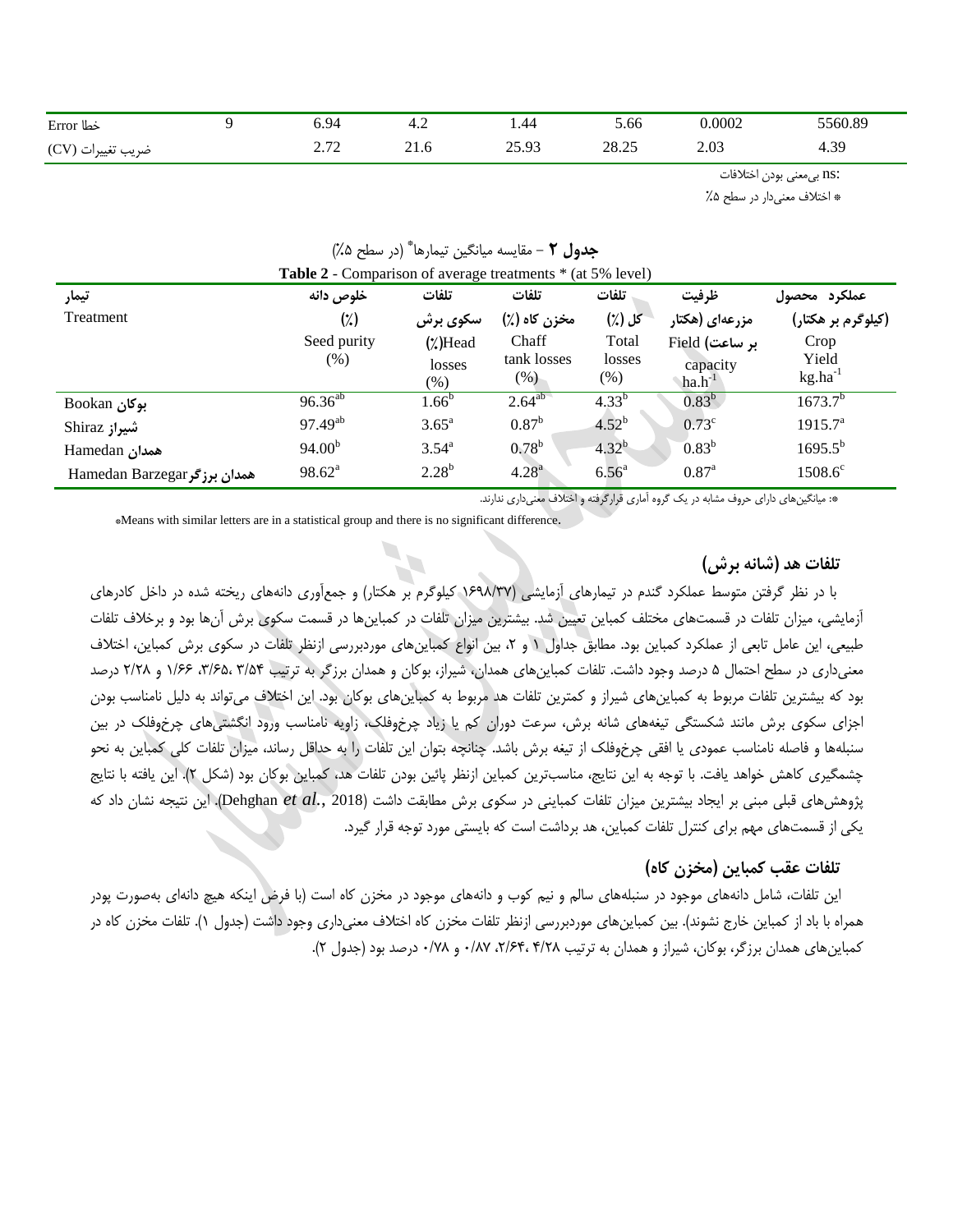

**شکل -2** تلفات در شانه برش و مخزن کاه **Fig. 2**- Losses in the head of combine (cutter bar) and chaff tank

ازنظر میزان تلفات در مخزن کاه، بین کمباینهای بوکان و همدان برزگر اختالف معنیداری وجود نداشت. از طرفی بین کمباینهای بوکان، شیراز و همدان نیز اختالف معنیداری در سطح 1 درصد مشاهده نگردید ولی بین همدان برزگر و کمباینهای شیراز و همدان اختالف معنیداری در سطح 1 درصد مشاهده شد. رستمی و همکاران متوسط تلفات مخزن کاه در کمباینهای جاندیر (همدان، بوکان و شیراز) را ۴/۱۶ درصد گزارش نمودند )<sup>2018</sup> *.*,*al et* Rostami )درصورتیکه در این تحقیق متوسط درصد تلفات این سه نوع کمباین 2/14 درصد بوده است. در تحقیقی، متوسط درصد تلفات در مخزن کاه کمباین جاندیر در رطوبت 12 درصد 2 درصد گزارش شد که با نتایج این تحقیق همخوانی دارد )2017 ,Agheleshkhani). در این تحقیق نیز میزان تلفات کاه در قسمت مخزن کاه کمباینهای کاه کوب جاندیر، بین 0/81-2/94 درصد بود و بهطور معنیداری کمتر از کمباین همدان برزگر )4/21 درصد( بود. )شکل 2(.

کمباین همدان برزگر به دلیل موتورقویتر )240 اسب بخار( دارای دمنده قوی تری نیز می باشد که هرچند با کنترل دریچه ها می توان میزان بده خروجی را کنترل نمود ولی به دلیل باالبودن میزان خروجی دمنده، کنترل کامل دانه ها امکان پذیر نیست و یکی از دالیل احتمالی باال بودن میزان تلفات در مخزن کاه، همین عامل است. عامل دیگر بیشتر بودن عرض کار شانه برش دستگاه است که میزان خوراک دهی را به کوبنده با ظرفیت ثابت افزایش داده است که باعث بیش باری و افزایش تلفات شده است. کمباین های رایج ساخت شرکت کمباین سازی دارای تنظیماتی است که غالب کمباین داران به آن تسلط دارند ولی در کمباین محلی همدان برزگر کمباین داران به تنظیمات آن تسلط کافی ندارند.

## **تلفات کل کمباینی**

بین کمباینهای کاه کوب مورد آزمایش ازنظر کل تلفات کمباینی )مجموع تلفات هد و عقب کمباین( اختالف معنیداری در سطح 1 درصد وجود داشت. میزان تلفات کمباینهای همدان برزگر، بوکان، شیراز و همدان به ترتیب ۶/۵۶ ،۴/۳۳ و ۴/۵۲ درصد بود که کمباینهای همدان برزگر و همدان به ترتیب دارای بیشترین و کمترین تلفات بودند (شکل ۳). متوسط تلفات کل در این استان برای برداشت دانه گندم، ۴/۹۲ درصد بود که از این میزان 2/14 درصد مربوط به محصول منتقلشده به مخزن و 2/81 درصد به سکوی برش تعلق داشت. در این منطقه متوسط ریزش طبیعی 2/36 درصد بود. بهروزی الر و همکاران، میانگین تلفات کمباین در استانهای فارس، همدان، خراسان، اصفهان و گرگان را به ترتیب ،1/4،8/1 2/3 و 8 درصد گزارش نمودند (Behroozi Lar, 1995) که مهمترین عوامل مؤثر در تلفات، تنظیم نبودن کمباین، مناسب نبودن زمان برداشت، رطوبت نسبی هوا و ساعت برداشت بوده است. میزان تلفات کل (شانه برش و مخزن کاه) در کمباینهای کاه کوب در مناطق فارس و زنجان به ترتیب ۷/۸۶ و ۵/۴ درصد گزارششده است. متوسط تلفات دانه در این تحقیق )4/62 درصد( با نتایج منطقه زنجان همخوانی داشت )<sup>2018</sup> *.*,*al et* Rostami).

نتایج این تحقیق بیانگر بالا بودن میزان کل تلفات کمباینی (۲/۷۸ درصد تلفات سکوی برش و ۲/۱۴ درصد تلفات مخزن کاه) در این استان بود. هرچند در این مناطق از کمباینهای نو استفادهشده است ولی عوامل مختلفی نظیر درصد رطوبت دانه، خوابیدگی محصول، میزان تراکم محصول، سرعت پیشروی و سرعت چرخوفلک از عوامل تأثیرگذار بر تلفات کمباین بوده است.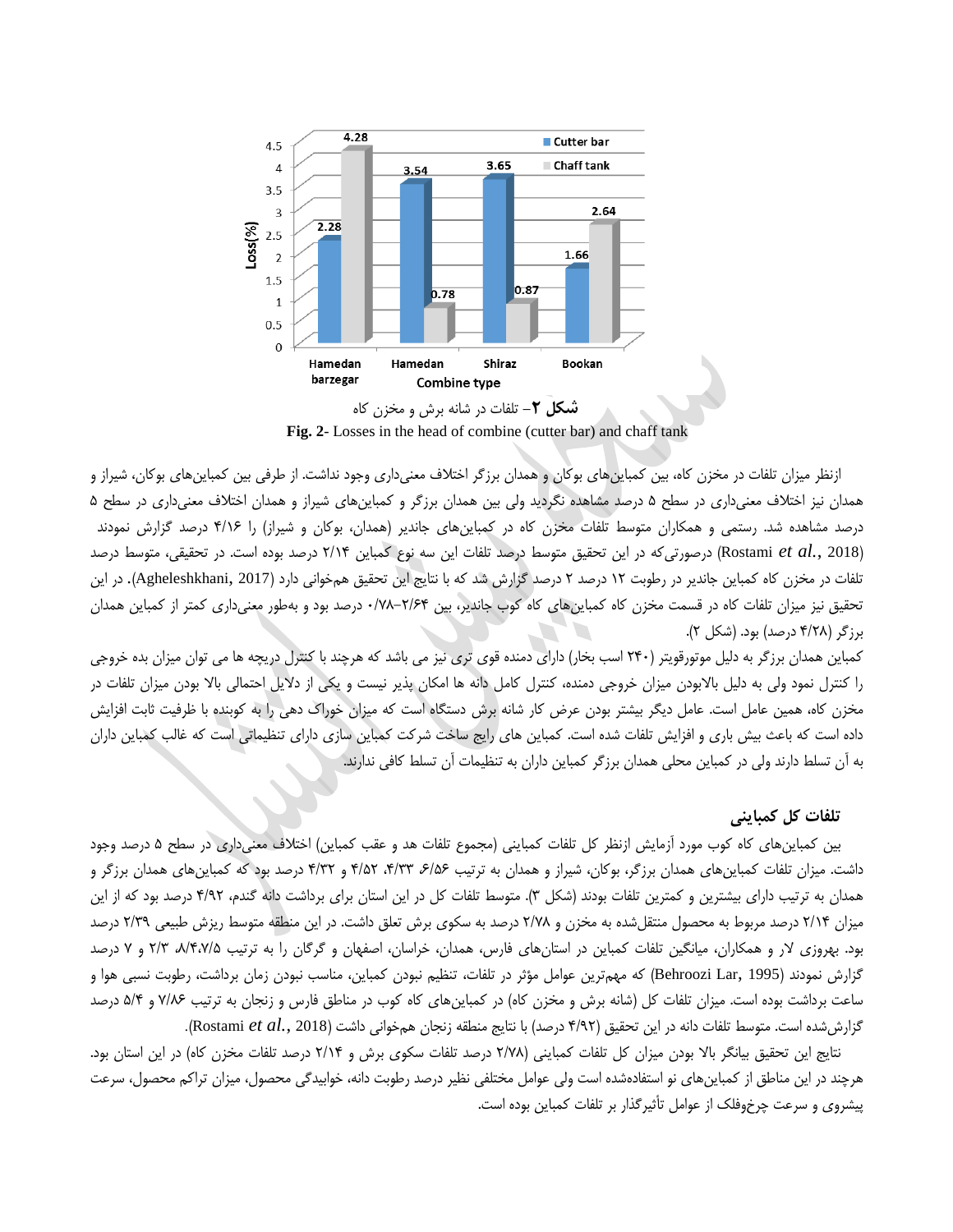

**شکل 3 –**تلفات کلی )مجموع تلفات طبیعی و کمباینی( برداشت دانه گندم با کمباینهای کاه کوب **Fig. 3 -** Total losses (natural and combine losses) of wheat harvesting by chaff walker combines

## **نتیجهگیری**

- -1 متوسط درصد خلوص دانههای برداشتشده 69/92 درصد بود و بین ماشینهای برداشت اختالف معنیداری وجود نداشت.
- -2 بین کمباینها ازنظر ظرفیت مزرعهای، اختالف معنیداری در سطح 1 درصد وجود داشت. ظرفیت مزرعهای کمباینهای بوکان، همدان برزگر، همدان و شیراز، به ترتیب ،0/13 ،/18 0/13 و 0/83 هکتار بر ساعت بود.
- -3 در استان کردستان متوسط تلفات کمباینی دانه در برداشت گندم دیم با کمباینهای کاه کوب، 4/62 درصد بود که بیانگر باال بودن آن نسبت به سایر استانها است. بالا بودن تلفات کمباینی در این استان ناشی از بالا بودن تلفات در کمباینهای کاهکوب طراحی شده محلی (نه اصلاحشده رایج) بوده است. در کمباینهای ساخت شرکت کمباین سازی، به علت اینکه چندین سال است که توسط کشاورزان مورداستفاده قرارمی گیرد، کمباین داران با تنظیمات و اصول کار با آن آشنایی کامل دارند ولی در کمباین محلی هرچند اصول کار یکی است ولی کمباین دار با تنظیمات آن آشنایی کافی ندارد.
- -4 میزان تلفات عقب کمباین )دانه منتقل شدن به مخزن کاه( در کمباینهای همدان برزگر، بوکان، شیراز و همدان به ترتیب 4/21 ،2/94، 0/18 و 0/81 درصد بود که نشان میدهد تلفات کمباین کاه کوب همدان برزگر از سایر کمباینها بیشتر بوده است.
	- -1 میزان تلفات کل کمباینهای همدان برزگر، بوکان، شیراز و همدان به ترتیب ،9/19 ،4/32 4/12 و 4/30 درصد بود که کمباینهای همدان برزگر و همدان به ترتیب دارای بیشترین و کمترین تلفات بودند.

با توجه به نتایج بهدستآمده از این تحقیق، استفاده از کمباین همدان و در رتبه بعد استفاده از کمباین شیراز به دلیل پائین بودن تلفات، باال بودن درصد خلوص و ظرفیت مزرعهای مناسب، در شرایط کشت دیم استان کردستان قابل توصیه است.

**قدردانی** از مدیریت و همکاران سازمان جهاد کشاورزی استان کردستان (معاونت تولیدات گیاهی و اداره فناوریهای مکانیزه) به دلیل مساعدت و همکاری در اجرای پروژه صمیمانه سپاسگزاری میشود.

**منابع**

- 1. Agheleshkhani, A. R. 2017. Wheat Harvesting Performance of the Chaff Mounting Compare with a Usual Type. Biosystems Engineering 7: 1-9 (In Persian).
- 2. Ahmadi, K., H. Alizadeh, H. R. Ebadzadeh, R. Hosseinpour, E. Abdul Shah, A. Kazemian and M. Rafiei. 2020. Agricultural statistics. Ministry of Agriculture-Jahad,Deputy for planning and economy,information and communication technology center (In Persian).